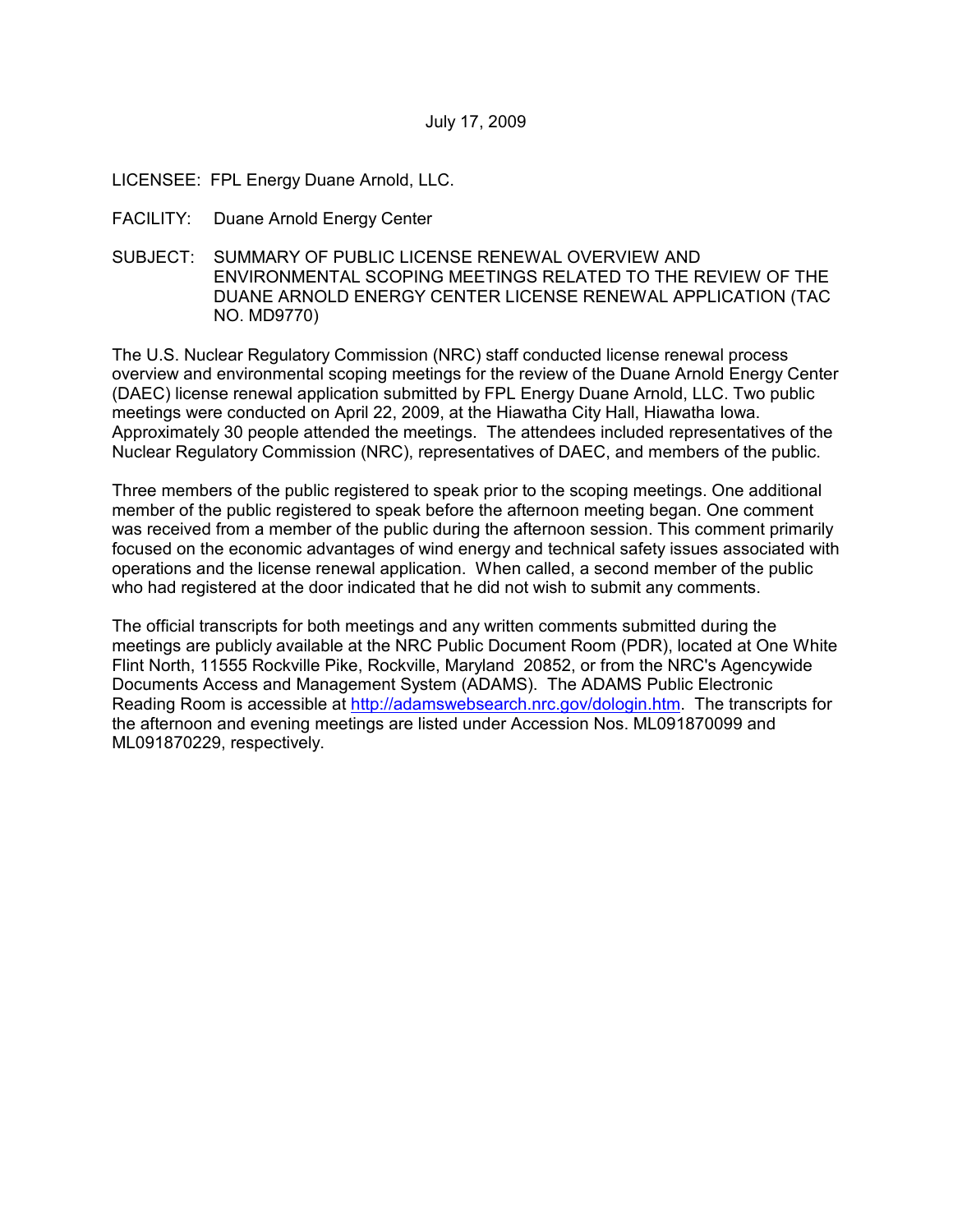A copy of the slides used during the NRC's presentation is also available in ADAMS under Accession No. ML091870528. Persons who do not have access to ADAMS, or who encounter problems in accessing the documents located in ADAMS, should contact the NRC's PDR reference staff by telephone at 1-800-397-4209, or 301-415-4737, or by e-mail at pdr@nrc.gov.

#### *\RA\*

Charles Eccleston, Project Manager Projects Branch 1 Division of License Renewal Office of Nuclear Reactor Regulation

Docket No. 50-331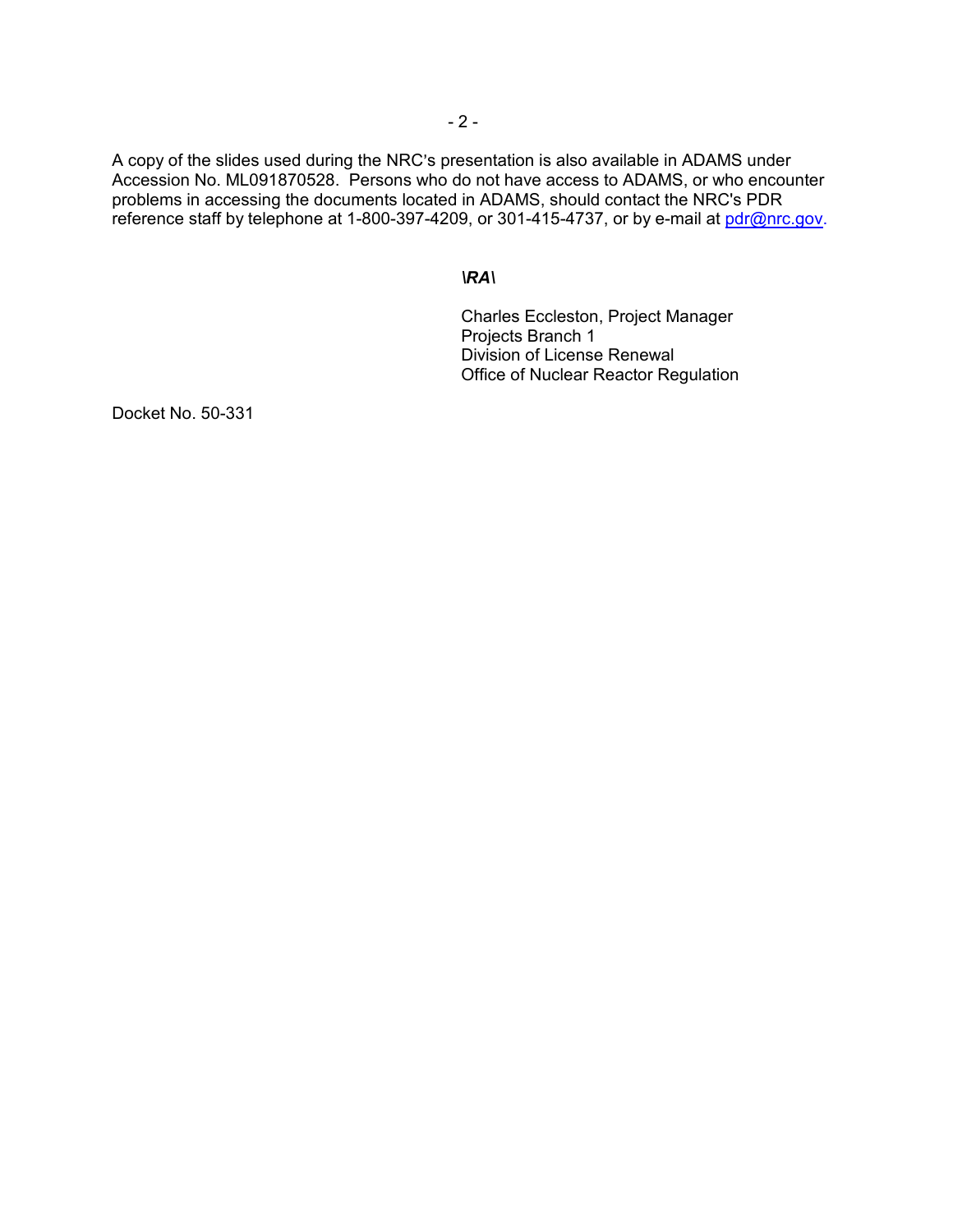A copy of the slides used during the NRC's presentation is also available in ADAMS under Accession No. ML091870528. Persons who do not have access to ADAMS, or who encounter problems in accessing the documents located in ADAMS, should contact the NRC's PDR reference staff by telephone at 1-800-397-4209, or 301-415-4737, or by e-mail at pdr@nrc.gov.

## *\RA\*

Charles Eccleston, Project Manager Projects Branch 1 Division of License Renewal Office of Nuclear Reactor Regulation

Docket No. 50-331

DISTRIBUTION: See next page

ADAMS Accession Nos.

- 1. Meeting Summary: ML091910012
- 2. Afternoon Transcript: ML091870099
- 3. Evening Transcript: ML091870229
- 4. Meeting Slides: ML091870528
- 5. Package: ML091910273

| <b>OFFICE</b> | PM:DLR:RPB1       | LA:DLR    | <b>BC:DLR:RPB1</b>                | PM:DLR:RPB1 |
|---------------|-------------------|-----------|-----------------------------------|-------------|
| <b>NAME</b>   | <b>CEccleston</b> | SFigueroa | <b>DPelton</b><br>(JRobinson for) | CEccleston  |
| DATE          | 07/16/09          | 07/15/09  | 07/1709                           | 07/17/09    |

OFFICIAL RECORD COPY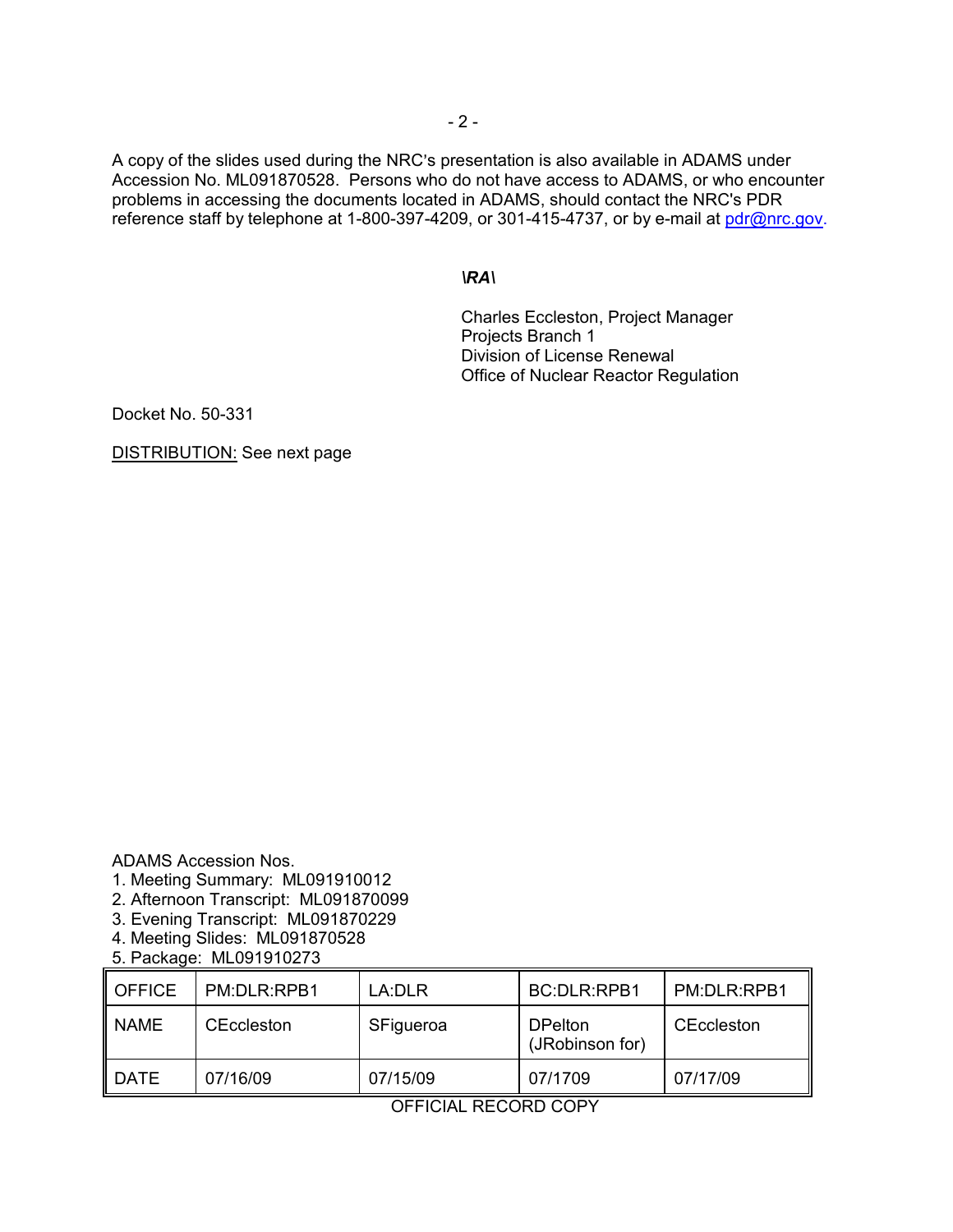#### Memo to FPL Energy Duane Arnold, LLC. from C. Eccleston dated July 17, 2008

SUBJECT: SUMMARY OF PUBLIC LICENSE RENEWAL OVERVIEW AND ENVIRONMENTAL SCOPING MEETINGS RELATED TO THE REVIEW OF THE DUANE ARNOLD ENERGY CENTER LICENSE RENEWAL APPLICATION (TAC NO. MD9770)

## DISTRIBUTION:

# **HARD COPY:**

DLR RF

## **EMAIL:**

PUBLIC [or NON-PUBLIC, if appropriate] RidsNrrDlrResource RidsNrrDlrRpb1 Resource RidsNrrDlrRpb2 Resource RidsNrrDlrRer1 Resource RidsNrrDlrRer2 Resource RidsNrrDlrRerb Resource RidsNrrDlrRpob Resource RidsNrrDciCvib Resource RidsNrrDciCpnb Resource RidsNrrDciCsgb Resource RidsNrrDraAfpb Resource RidsNrrDraApla Resource RidsNrrDeEmcb Resource RidsNrrDeEeeb Resource RidsNrrDssSrxb Resource RidsNrrDssSbpb Resource RidsNrrDssScvb Resource RidsOgcMailCenter Resource -------------

M. Heath

C. Eccelston

M. Baty

K. Feintuch